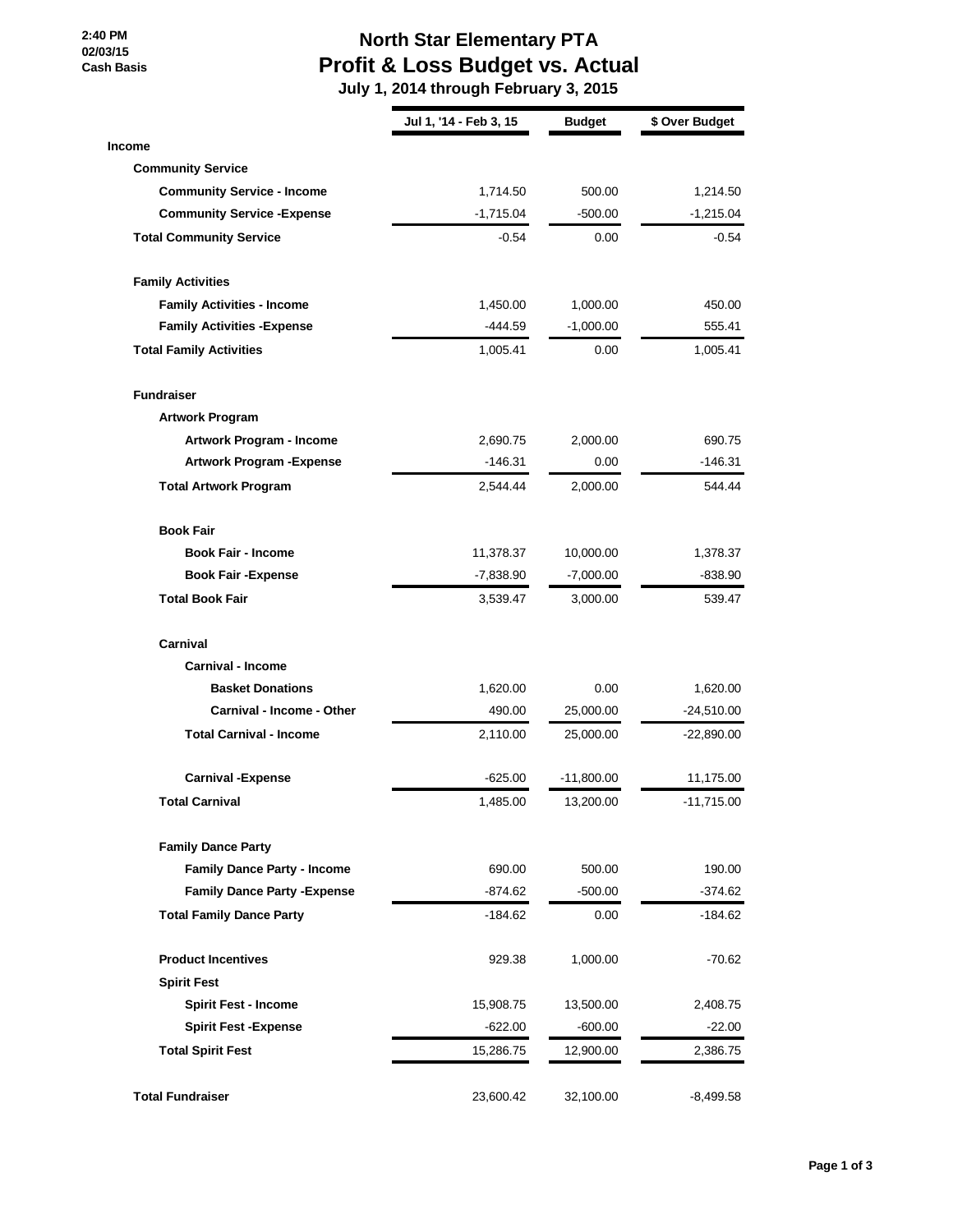## **2:40 PM 02/03/15 Cash Basis**

## **North Star Elementary PTA Profit & Loss Budget vs. Actual**

 **July 1, 2014 through February 3, 2015**

|                                     | Jul 1, '14 - Feb 3, 15 | <b>Budget</b> | \$ Over Budget |
|-------------------------------------|------------------------|---------------|----------------|
|                                     |                        |               |                |
| <b>Interest Income</b>              | 5.48                   | 7.00          | $-1.52$        |
| <b>Membership</b>                   |                        |               |                |
| <b>Membership - Income</b>          | 2,465.00               | 2,800.00      | $-335.00$      |
| <b>Membership - Expense</b>         | $-1,270.75$            | $-1,500.00$   | 229.25         |
| <b>Total Membership</b>             | 1,194.25               | 1,300.00      | $-105.75$      |
| <b>Spirit Wear</b>                  |                        |               |                |
| <b>Spirit Wear - Income</b>         | 6,644.00               | 8,000.00      | $-1,356.00$    |
| <b>Spirit Wear - Expense</b>        | $-4,842.22$            | $-6,400.00$   | 1,557.78       |
| <b>Total Spirit Wear</b>            | 1,801.78               | 1,600.00      | 201.78         |
| <b>Staff Appreciation</b>           |                        |               |                |
| <b>Staff Appreciation - Income</b>  | 783.00                 | 750.00        | 33.00          |
| <b>Staff Appreciation - Expense</b> | $-958.73$              | $-2,250.00$   | 1,291.27       |
| <b>Total Staff Appreciation</b>     | -175.73                | $-1,500.00$   | 1,324.27       |
| Yearbook                            |                        |               |                |
| Yearbook - Income                   | 25.00                  | 8,550.00      | $-8,525.00$    |
| Yearbook - Expense                  | 0.00                   | $-7,500.00$   | 7,500.00       |
| <b>Total Yearbook</b>               | 25.00                  | 1,050.00      | $-1,025.00$    |
| <b>Total Income</b>                 | 27,456.07              | 34,557.00     | $-7,100.93$    |
| <b>Expense</b>                      |                        |               |                |
| <b>Academic Competition</b>         |                        |               |                |
| <b>Math Olympiad</b>                | 109.00                 | 109.00        | 0.00           |
| <b>National Geography Bee</b>       | 100.00                 | 100.00        | 0.00           |
| <b>Spelling Bee</b>                 | 130.00                 | 130.00        | 0.00           |
| <b>Stock Market</b>                 | 0.00                   | 175.00        | $-175.00$      |
| <b>Total Academic Competition</b>   | 339.00                 | 514.00        | $-175.00$      |
| <b>Charitable Assistance</b>        | 326.00                 | 500.00        | $-174.00$      |
| <b>Copy/Printing</b>                | 259.12                 | 500.00        | $-240.88$      |
| <b>Family Fitness</b>               | 0.00                   | 50.00         | $-50.00$       |
| <b>Field Day</b>                    | 0.00                   | 375.00        | $-375.00$      |
| <b>Fifth Grade Activities</b>       | 0.00                   | 1,200.00      | $-1,200.00$    |
| <b>Garden Committee</b>             | 540.14                 | 500.00        | 40.14          |
| <b>Health and Wellness</b>          | 0.00                   | 200.00        | $-200.00$      |
| <b>Instructional Support</b>        | 707.75                 | 2,000.00      | $-1,292.25$    |
| Insurance                           | 179.00                 | 190.00        | $-11.00$       |
| <b>Post Office</b>                  | 55.30                  | 100.00        | -44.70         |